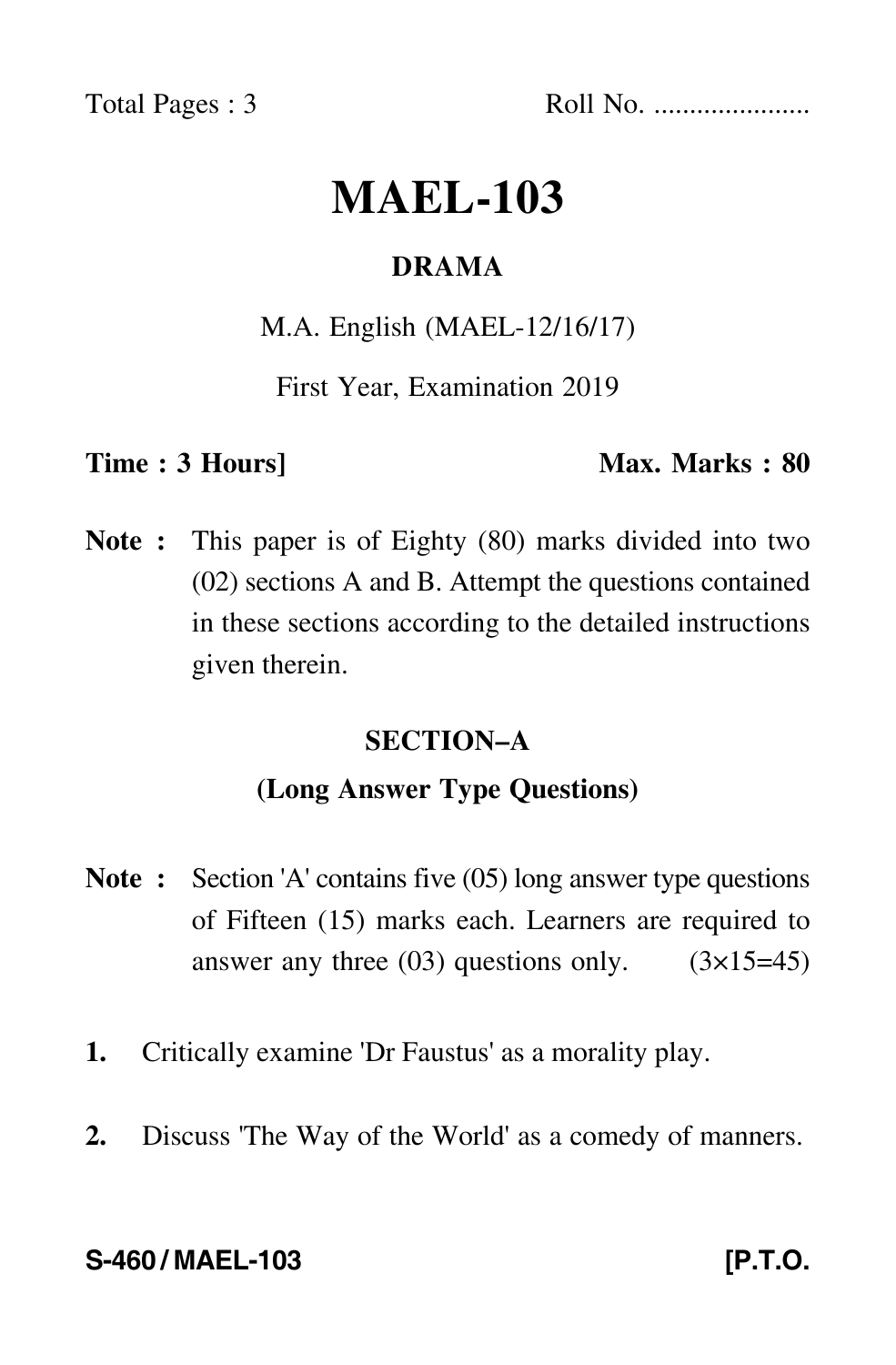- **3.** Give a comparison of the characters of Morell and Marchbanks.
- **4.** Critically analyse the treatment of the theme of martyrdom in 'Murder in the Cathedral'.
- **5.** What important themes of the play are brought out by the characters of Vladimir and Estragon? Discuss.

### **SECTION–B**

# **(Short Answer Type Questions)**

- **Note :** Section 'B' contains eight (08) short answer type questions of Seven (07) marks each. Learners are required to answer any five (05) questions only.  $(5 \times 7 = 35)$
- **1.** Describe the characteristic features of Kabuki Theatre of Japan.
- **2.** Discuss in short Marlowe's contribution to Blank Verse.
- **3.** What are the characteristics of a Comedy of Manners?
- **4.** What is a Problem Play? Would you put the plays of Bernard Shaw under this category?

# **S-460 / MAEL-103 [ 2 ]**